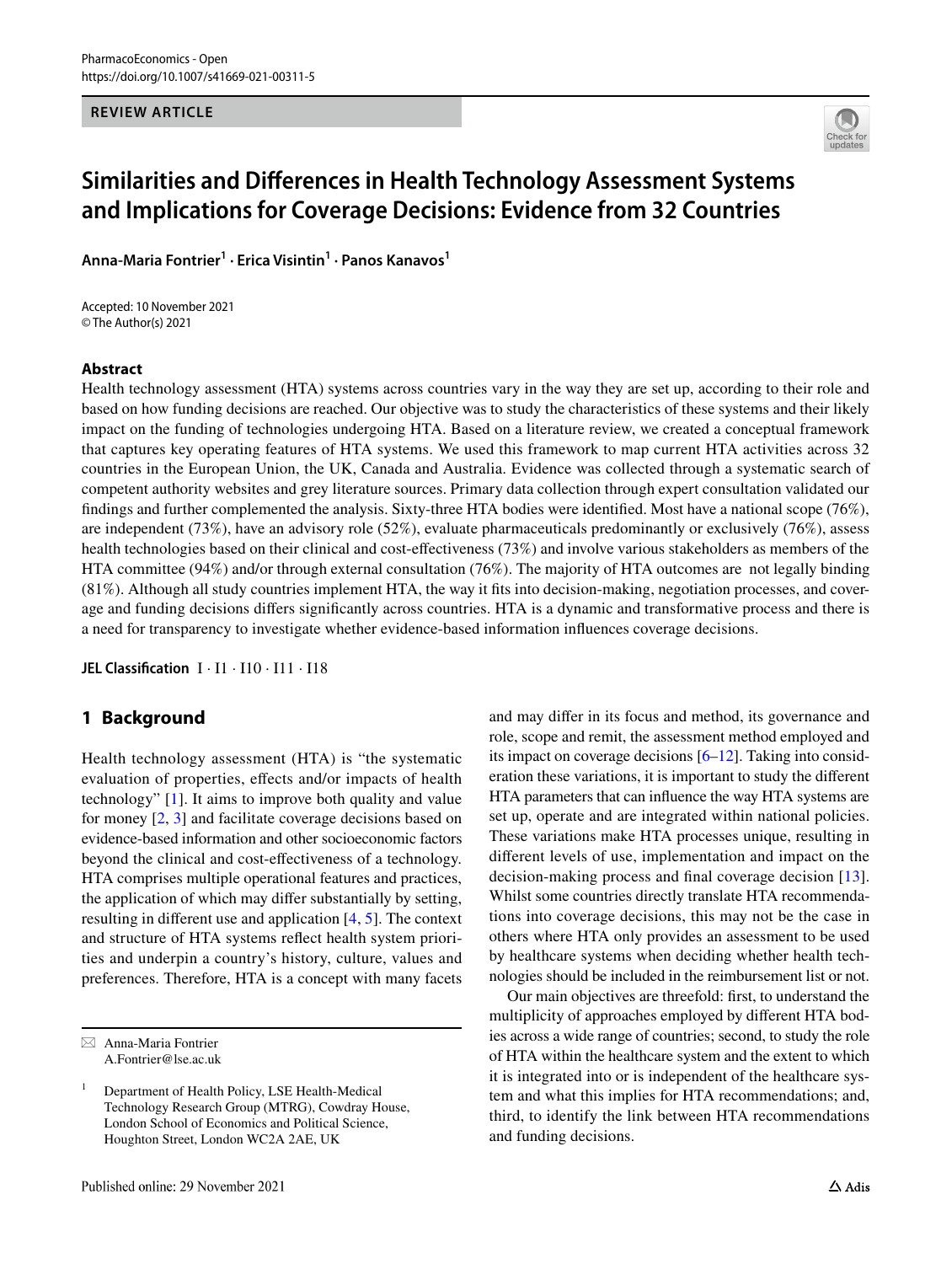#### **Key Points for Decision Makers**

Health technology assessment (HTA) is an evidencebased tool used to inform funding and coverage decisions by healthcare systems at national and/or regional level. Key features of HTA and their operationalisation within settings can have an impact on whether, and to what extent, HTA recommendations infuence funding and coverage decisions.

While there are well-developed HTA processes for the assessment of pharmaceuticals, there is an urgent need for the development of established HTA processes for medical devices and other technologies, such as public health interventions.

Even though HTA is now present across many settings, a lack of transparency in reimbursement and negotiation processes results in a limited understanding of whether or not HTA recommendations are considered in coverage decisions in practice. Because of this, there is a need to make these processes more transparent.

In this paper we develop and extend a conceptual framework capturing the main operational pillars of HTA. We consider HTA within the broader healthcare system with a view to understanding the links between assessment of new technologies, their appraisal and the implications for coverage and funding. Using this framework, we map HTA activities and analyse HTA systems from an international and comparative perspective, drawing on the operational features of HTA systems from a wide range of countries. To this end, the paper provides a holistic approach to the process of value assessment and its implications for coverage, analyses how diferent applications of HTA can result in practice variations across settings and discusses how these variations impact HTA recommendations and, possibly, coverage decisions.

### **2 Conceptual Framework**

Earlier research [\[6,](#page-12-5) [14](#page-12-8)–[16\]](#page-12-9) has focused predominantly on studying HTA outcomes of the same technologies among diferent HTA bodies, while examining the clinical and/ or economic evidence submitted. Whilst the submitted evidence can difer due to national and/or regional evidentiary requirements and preferences, there are other important parameters that might shape or infuence the way HTA

functions [\[6](#page-12-5), [14–](#page-12-8)[16\]](#page-12-9). In order to understand better why reimbursement decisions difer amongst jurisdictions using HTA and to systematically showcase similarities and diferences among HTA systems, we propose a conceptual framework that captures the salient features of HTA systems (Fig. [1](#page-2-0)). We reviewed and analysed existing frameworks focusing on how HTA is organised and how it operates within healthcare systems [\[17](#page-12-10)[–26\]](#page-13-0). To identify relevant literature, we conducted a search through Medline and Scopus and a targeted search on the websites of the European network for Health Technology Assessment (EUnetHTA) and the European Commission. We searched Medline and Scopus using the following keywords: 'health technology assessment', 'value assessment', 'comparative assessment' and 'framework'. We limited the search to English language and set up the study period for inclusion from 2005 to 2017. The start date of the search timeframe was selected based on the period when independent HTA bodies with refned responsibilities started to be established  $[17–19]$  $[17–19]$ . We screened studies through titles and abstracts and selected studies for inclusion only when the authors had designed a conceptual or analytical framework looking at HTA systems, their operation within countries and their potential role in reimbursement. We excluded studies using existing frameworks created by other authors and studies focusing only on the HTA process and the evaluation of the clinical and economic evidence, as they were outside the scope for our study. For the targeted search, we navigated the websites of EUnetHTA and the European Commission to identify recent studies focusing on European HTA systems, as these studies often draw comparisons across the systems of EU member states. We navigated the websites by using the search tool of both websites and the same keywords used in the literature search.

Based on our findings, existing frameworks  $[17–26]$  $[17–26]$  $[17–26]$  (a) focus on the HTA process itself in combination with few structural features such as the role of HTA, topic selection, or stakeholder involvement; (b) examine HTA as a reimbursement policy that determines technologies' availability within markets, specifcally focusing on manufacturers' perspectives; (c) explore decision-making criteria at HTA level; or (d) analyse key components such as level of transparency and scientifc rigour, which could infuence HTA recommendations. Our framework, in contrast to existing ones, provides a holistic overview capturing the main operational components of HTA together with salient features of HTA systems and their interactions, to help us understand how HTA processes difer across settings and why, how HTA systems function, and whether HTA recommendations are likely to be directly linked to coverage decisions or not.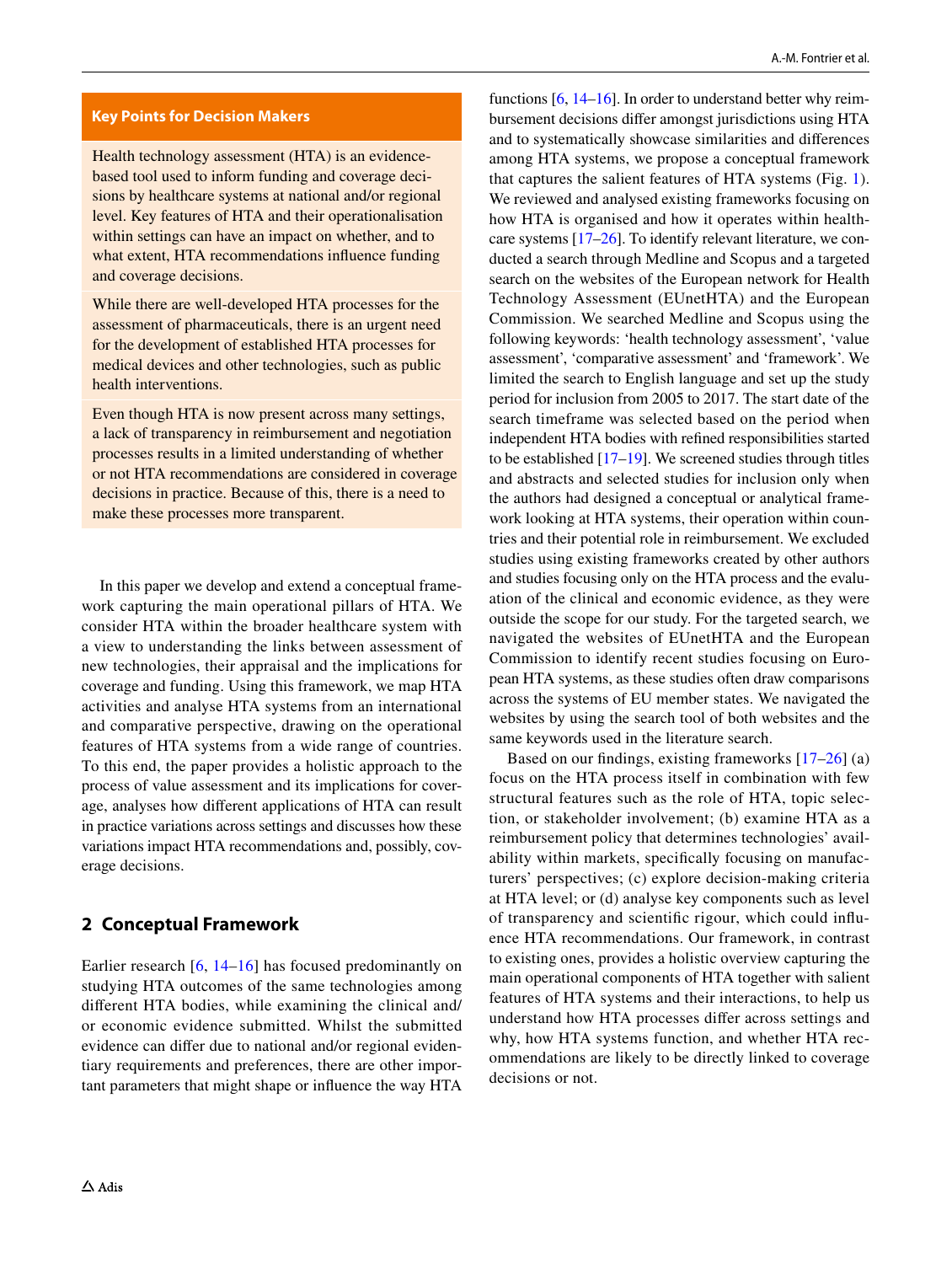

<span id="page-2-0"></span>**Fig. 1** Conceptual framework outlining type, scope and nature of HTA activities. Source: The authors. <sup>1</sup> 'Other technologies' refers to public health interventions such as screening programmes, vaccina-

#### tion campaigns, evaluation of surgical and non-surgical interventional procedures, stem cell therapies, innovative cancer vaccines, cell and gene therapies, and other forms of personalised treatments

## **2.1 Governance of Health Technology Assessment (HTA)**

HTA bodies may either be independent review bodies operating at arm's length of governmental structures or may be bodies integrated within governmental structures with decision-making and priority-setting responsibilities [\[20,](#page-13-1) [21](#page-13-2)]. The key diferences that distinguish arm's length from integrated systems lie in (i) the degree of independence in the way HTA bodies operate within the healthcare system and (ii) the transparency of the process. Independent bodies are considered to be more transparent than integrated ones as the former tend to take a broader and more society-focused perspective into consideration [[20,](#page-13-1) [21\]](#page-13-2).

#### **2.2 Type of Organisation Performing HTA**

Diferent types of institutions can perform HTA or HTA activities [[22\]](#page-13-3): (i) research institutions include academic bodies with broader research initiatives that could encompass some HTA activities; (ii) HTA-research institutions which have a special department dedicated to HTA activities; (iii) national insurance organisations; (iv) national/regional health organisations, which could be under the supervision of the Ministry of Health focusing on public health and pharmaceutical policy either at national or regional level but usually functioning at arm's length of the government; (v) national/regional HTA authorities, which perform HTA as their main activity; (vi) governmental organisations that are integrated within the Ministry of Health, and (vii) drug regulators which authorise medicines and/or medical devices with a clear separate HTA function.

### **2.3 Role of HTA**

HTA bodies can have an advisory, a regulatory or a coordinating role in the decision-making process, depending on the intent and type of assessment required, the general mission and overall objectives of the review body [[20](#page-13-1), [23](#page-13-4)]. Advisory HTA bodies produce coverage recommendations for decision-makers [[23](#page-13-4)], but the latter are not obliged to follow this advice or take it into consideration when negotiating with manufacturers. By contrast, regulatory bodies are directly accountable to the Ministry of Health (MoH) and are responsible for the pricing and reimbursement of new technologies [\[23](#page-13-4)]. Hence, regulatory systems have an impact on pricing and coverage decisions compared to advisory systems. Coordination bodies usually conduct independent research on HTA and might be responsible for coordinating HTA activities at national, regional and provider level [[24\]](#page-13-5). HTA recommendations from coordination bodies are rarely considered or accounted for in coverage decisions. This is due to the nature of these bodies and the way they carry the assessment, which in most cases simply evaluates clinical and economic evidence without contextualising the healthcare system's needs. However, healthcare systems can appoint a coordination body as an advisor and further produce recommendations that are used in decision-making.

#### **2.4 Scope and Geographical Coverage of HTA**

The structure of a healthcare system and the balance between local autonomy and centralised control infuence how HTA systems are organised [\[21,](#page-13-2) [25](#page-13-6)]. Healthcare systems that make pricing and reimbursement decisions centrally, tend to conduct HTA centrally. Healthcare systems with decentralised structures and resource allocation at a regional level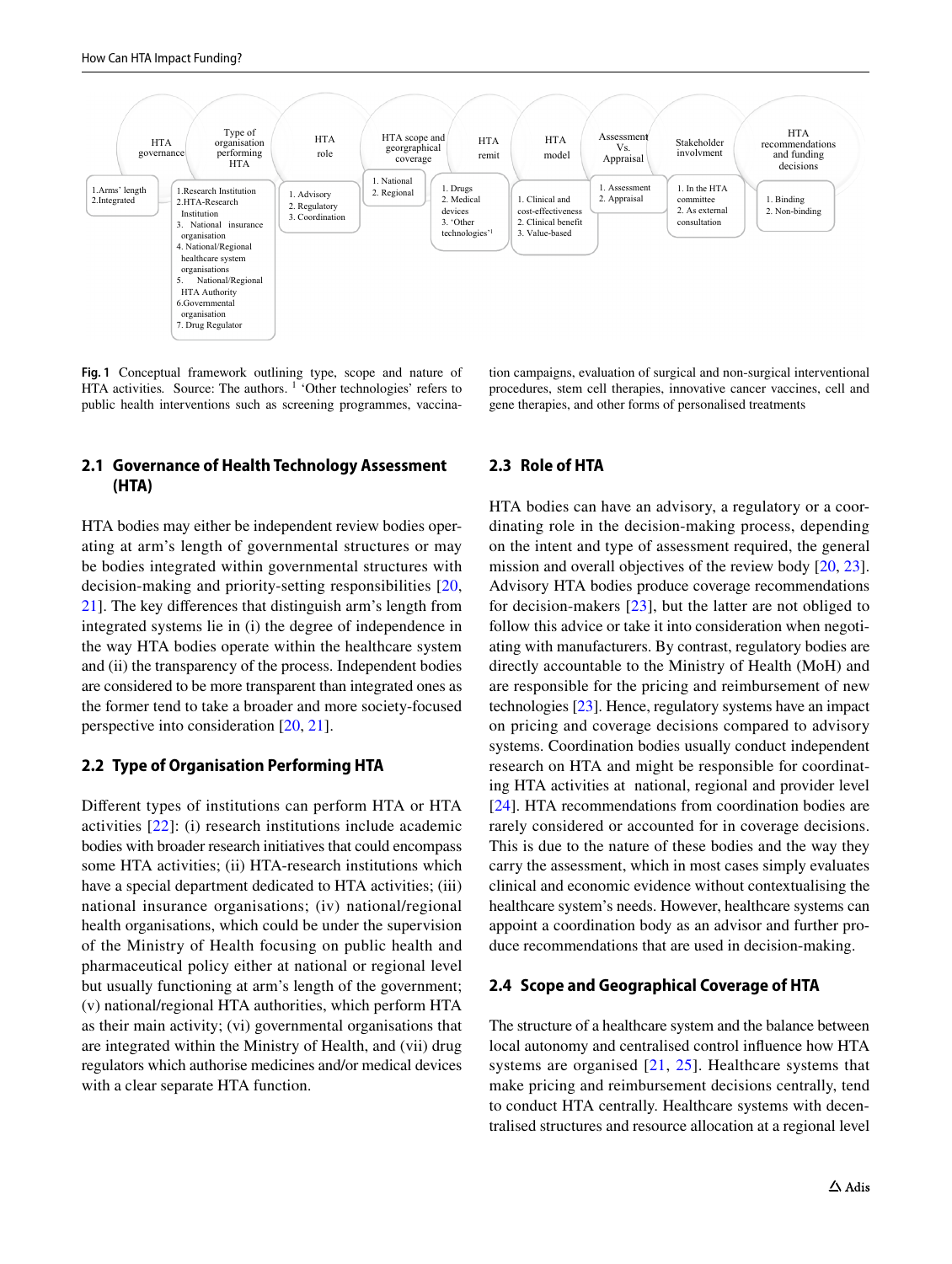can justify HTA activities performed regionally. However, given the unique nature of healthcare systems, there are cases where HTA activities are taking place at both levels.

## **2.5 Remit of HTA**

In principle, all types of medical technologies can undergo HTA, including pharmaceuticals, medical devices and 'other technologies' [\[24](#page-13-5), [26](#page-13-0)[–28](#page-13-7)]. The precise remit of HTA showcases which technologies are subject to assessment for listing.

## **2.6 Model of HTA**

There are three distinct HTA models which refect the objectives and priorities of healthcare systems [[20\]](#page-13-1). First, the clinical and cost-efectiveness model uses both economic evidence and comparative clinical beneft to assess health technologies. Second, the comparative clinical benefit assessment model relies on ranking new interventions based on comparative beneft assessment. Under this model, the pricing decision is subject to negotiations between purchasers and manufacturers. Third, the value-based assessment model is directly related to the aforementioned models and further takes into consideration explicitly additional dimensions of value beyond effects and/or costs that are considered important, such as disease severity, burden of disease, treatment innovativeness and equity considerations. It is possible that HTA bodies may adopt more than one HTA model based on certain criteria. For instance, in France, Haute Autorité de Santé (HAS) assesses technologies based on the comparative clinical beneft model. However, since 2013, submission of a cost-efectiveness analysis is mandatory for technologies with a moderate to major improvement in clinical beneft (ASMR I–III) [\[29](#page-13-8)].

## **2.7 Assessment Versus Appraisal**

Assessment and appraisal are the two diferent facets of HTA [[20,](#page-13-1) [24,](#page-13-5) [30](#page-13-9)]. Assessment refers to a process of collecting, reviewing and synthesising clinical and economic evidence to support funding decisions [\[8](#page-12-12), [16\]](#page-12-9). Appraisal uses the same clinical and economic evidence but interprets it in the context of the healthcare system in question and takes into account factors that may be of relevance in that context [\[8](#page-12-12), [16\]](#page-12-9). These contextual factors are known as social value judgements and can be both explicitly recognised, such as the end-of-life criteria in England and severity in France, or implicit, for example, the possible burden on patients' activities of daily living or the impact on family and carers [[31\]](#page-13-10). The contextualisation of the evidence thus leads to recommendations that refect the national/regional needs and values.

## **2.8 Stakeholder Involvement in HTA**

Consultation of various stakeholders, including healthcare professionals, patients/patient organisations, citizens, health insurers, ethicists and the industry has become an essential part of HTA procedures, contributing to increased transparency, reduced appeals and inclusiveness. To ensure that HTA recommendations are considering preferences, values, judgments, opinions and individual insights, stakeholder participation can occur via two main routes: (i) stakeholders participate as members of an HTA committee, and (ii) stakeholders are engaged through public calls (external engagement). The way stakeholders are engaged and involved in the process varies across HTA systems and the type of stakeholders involved can refect the inclusiveness of the HTA process and its ability to incorporate values and preferences that matter to diferent segments of society.

## **2.9 HTA Recommendations and Funding Decisions**

HTA recommendations can either be binding or non-binding to the fnal funding decision [\[22](#page-13-3)]. In the non-binding case, a negative recommendation is not necessarily associated with a negative coverage decision. In the binding case, purchasers/commissioners of care are legally obliged to consider the HTA outcome when deciding on coverage.

## **3 Methods**

## **3.1 Scope and Data Sources**

The scope of our analysis captured the 27 European Union Member States (EU MS), the UK (England, Scotland, Wales and Northern Ireland), Australia and Canada and further includes the European network for Health Technology Assessment (EUnetHTA) to account for joint assessments conducted by more than one EU MS. We focused on Europe, the UK, Canada and Australia as they have, for a large majority, well established HTA systems that are used to inform national and regional funding decisions. The refnement of processes that often accompany well established HTA systems allowed us to easily categorise our fndings using the conceptual framework and to make comparisons across countries. Therefore, we included countries with explicit HTA systems defned as systems performing HTA routinely and whose existence is enshrined into legislation. We included multiple HTA bodies operating at both national and regional levels from the same country if they existed. We categorised the types of bodies/institutions performing HTA based on their nature and structure, where these institutions lie within the healthcare system and the way they are funded (e.g. research and HTA-research institutions are independent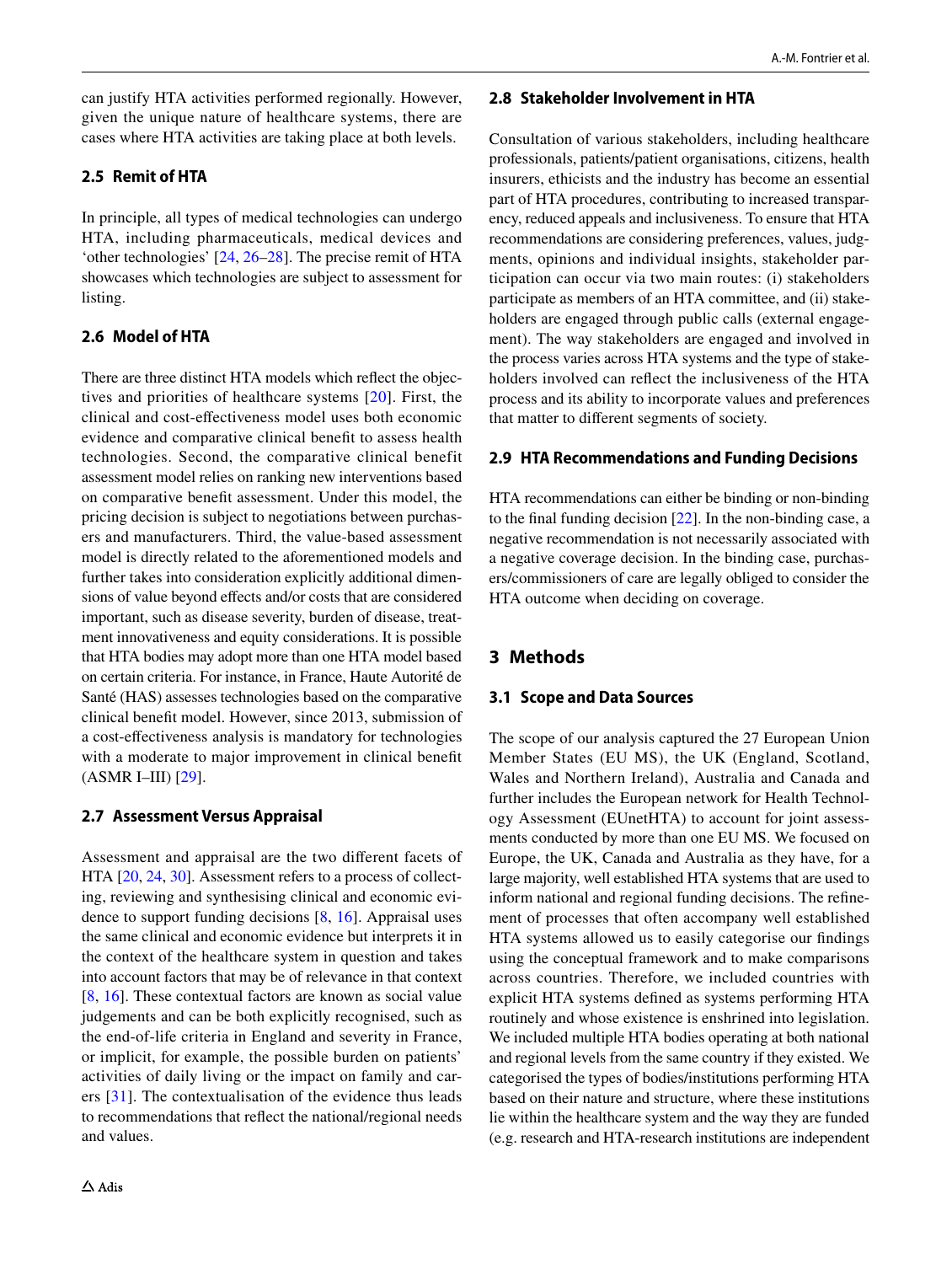of the government and do not necessarily receive their entire funding from the government). We excluded from our sample informal HTA processes, HTA-like activities (e.g. consideration of pharmacoeconomic studies on an ad-hoc basis only), and mini-HTA activities (mainly assessing ambulatory care medicines or hospital technologies and, therefore, being small scale and not explicit) [[17\]](#page-12-10).

## **3.2 Secondary Data Collection**

We used both primary and secondary sources to collect relevant data. We collected evidence on the diferences and similarities of HTA processes across the study countries through a search of the websites of all relevant competent authorities (including the MoH, national health insurance organisations and the HTA bodies), EUnetHTA, the International Network of Agencies for Health Technology Assessment (INAHTA) and the ISPOR Global Health Care Systems Road Map. When we needed further clarifcation or additional information, we identifed evidence through a literature search of Medline and Scopus, using the search terms 'Health technology assessment (HTA)' and the name of the country. We limited the literature search to English language. We conducted the secondary data collection from December 2016 to July 2018, and we updated the information, when applicable, in March 2020. We created a list of all identifed institutions undertaking HTA along with their websites.

## **3.3 Primary Data Collection Through Expert Consultation**

We contacted 29 stakeholders via email in June 2019 to validate and complement fndings from secondary sources and provide further clarifcation on the nature of HTA activities and operational features in their respective countries. We purposively sampled these stakeholders to ensure the inclusion of leading European health, HTA and pharmaceutical policy experts afliated with universities and national competent authorities, such as regulatory agencies, institutions responsible for pricing or reimbursement decisions and HTA agencies. In particular, we endeavoured to include experts from countries with less well-established HTA systems, since there was little available information from secondary sources in English. We asked the experts to (a) comment on the design of the conceptual framework; (b) confrm whether we had classifed appropriately the key features of HTA systems according to fndings from secondary sources; (c) provide additional information about any formal or informal HTA activity taking place in their countries that we had not captured in our search (if applicable); and (d) provide details about how multiple organisations that undertake HTA activities within countries collaborate in relation to assessments and fnal decision-making (if the respondent was based in a country with more than one HTA agency).

## **4 Results**

## **4.1 Final Sample of HTA Activities**

We identifed 63 HTA bodies/institutions undertaking HTA activities across 32 settings. We excluded Northern Ireland as HTA activities are very limited and rely on reviews of the English National Institute for Health and Care Excellence (NICE) decisions [\[32](#page-13-11)]. We included EUnetHTA as a supranational organisation that has been created to coordinate joint HTA activities at the EU level [\[27\]](#page-13-12). We further acknowledged the proposed regulation of the EU commission regarding HTA cooperation [[33](#page-13-13)] but we did not consider it in this study as it was still under deliberation and consultation at that time.

Out of the 29 contacted experts, 18 experts from 14 countries (Estonia, Ireland, Poland (*n* = 3), Portugal, Romania, Slovakia, Slovenia, Spain, Sweden (*n* = 2), Malta, Bulgaria, Austria  $(n = 2)$ , Belgium and Czech Republic) responded to our call and participated in the consultation round. The results of the primary and secondary data collection are presented according to the attributes of the conceptual framework. Table [1](#page-6-0) summarises the key fndings on the bodies or institutions undertaking HTA activities across the study countries (see Appendix Table 1 in the electronic supplementary material [ESM] for complete results by country).

## **4.2 Governance of HTA**

The majority (73%,  $n = 46$ ) of the identified institutions are at arm's length of government, including regulatory bodies, which are by defnition independent of government. Similarly, we categorised as independent organisations the national insurance organisations, which all perform inhouse HTA and use cost-efectiveness as one of the criteria for coverage decisions. This is because national insurance organisations are independent entities and do not function as governmental organisations, even though they are a part of national healthcare systems. Institutions or organisations that do not operate within the national or regional MoH are categorised as independent bodies. Integrated agencies to a governmental structure were predominately regional bodies or newly established HTA committees that are responsible for performing HTA within the MoH (e.g. Greece, Cyprus and Malta).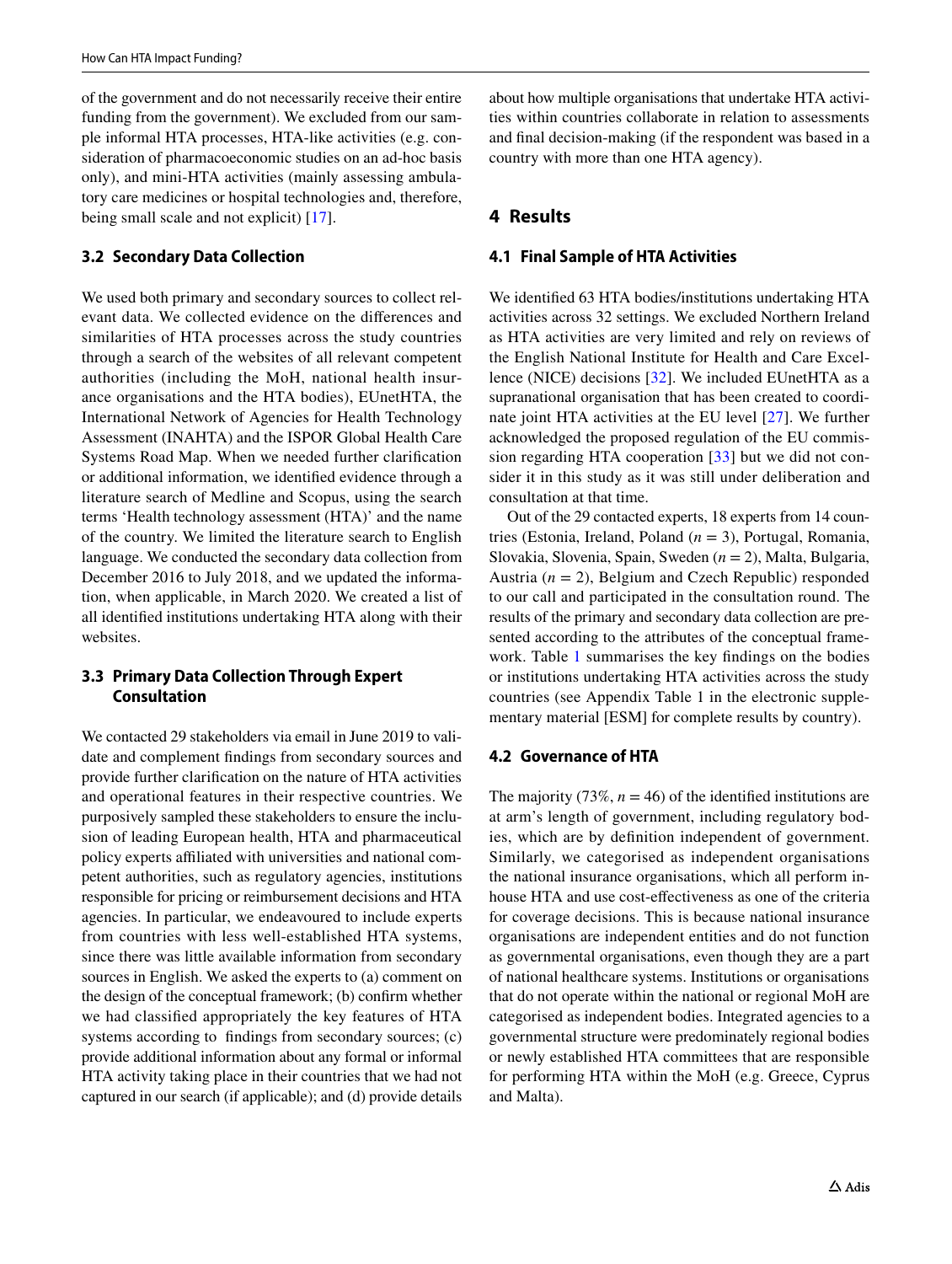#### **4.3 Type of Organisation Performing HTA**

Twenty-eight percent  $(n = 18)$  of the identified entities performing HTA had formal HTA agency status, that is, HTA is their predominant activity. Twenty-two percent  $(n = 14)$ were national or regional healthcare organisations and 12%  $(n = 8)$  were governmental institutions (refer to Table [1](#page-6-0) for all the diferent types of organisations performing HTA). There was variation across the sample as to which types of organisations perform HTA, showcasing that various types of organisations can undertake HTA activities predominantly depending on the structure of the healthcare system and the scope and objectives of HTA.

## **4.4 Role of HTA**

According to our fndings on the governance endpoint and the role of HTA bodies, we created a taxonomy (Fig. [2](#page-8-0)) to diferentiate the included bodies based on their level of integration within the government, as well as their function as advisory, coordination or regulatory entities.

## **4.5 Scope and Geographical Coverage of HTA**

In 13 countries (Austria, Belgium, Croatia, Estonia, Finland, Germany, Ireland, Lithuania, Slovakia, Slovenia, Sweden, England and Wales), we identifed more than one institution with varying roles undertaking HTA activities at a national level. Stakeholders who participated in the expert consultation from Austria, Belgium, Estonia, Slovakia, Slovenia, Sweden and Ireland provided additional information on the responsibilities of multiple national HTA bodies (see Appendix 2 in the ESM for a detailed description on how multiple national HTA bodies are set up in a country's system, how these bodies interact with each other and their impact on funding decisions). HTA bodies with a regional and provider-level scope were identifed in eight countries (Austria, Canada, Germany, Italy, Spain, Denmark, Poland and Sweden). Due to limited access and data, we were able to include regional HTA bodies from Spain, Italy and Canada. In Spain and Italy, organisations performing HTA at a regional level are mainly integrated within the regional government. In Sweden, there are about 15 regional HTA bodies that assess the clinical and cost-efectiveness of procedures and medical devices; they have an advisory role to the county councils and help to inform reimbursement decisions at state level. However, their recommendations are not binding [[34](#page-13-14)]. Due to limited evidence, they were not included in our sample. In Austria, universities such as the University for Health Sciences Medical Informatics and Technology (UMIT), the IAMEV unit in the Medical University of Graz and the Danube University Krems (DUK) perform HTA activities independently by assessing various health technologies. DUK and the IAMEV unit conduct clinical assessments whereas UMIT follows the clinical and cost-effectiveness model [[34](#page-13-14)]. In Poland, hospital-based HTA is evolving and is performed by some university hospitals and institutes to support investment decisions in hospitals. However, their scope and impact on funding decisions are still unknown [\[34](#page-13-14)].

## **4.6 Remit of HTA**

In the sample, there is wide variation in the technologies that undergo HTA. From our sample, we identifed bodies that assess a specifc type of pharmaceuticals only. For instance, the Finnish Medicines Agency (FIMEA) in Finland performs HTA only for in-patient pharmaceuticals. SUKL in the Czech Republic performs HTA only for out-patient pharmaceuticals, while TLV in Sweden assesses mainly outpatient pharmaceuticals, whereas in-patient pharmaceuticals are assessed at county level [[34\]](#page-13-14) (see Appendix 3 in the ESM for a detailed list of which technologies undergo HTA assessment by the identifed HTA bodies).

## **4.7 Model of HTA**

All national insurance organisations in Austria, Belgium, Croatia, Estonia, and Slovenia use the clinical and costefectiveness model as an additional criterion during the decision-making process on what technologies to include in their reimbursement lists. In Sweden, value-based assessments by TLV always take into consideration explicitly the human dignity and solidarity principles to derive funding decisions [[34](#page-13-14)]. In Slovakia, since the new legislation was implemented in 2011, decisions on resource allocation are based on criteria beyond the clinical efectiveness, safety and the economic beneft of the technologies, notably, disease severity, impact on society and risk of abuse [[34\]](#page-13-14). In France, the award of total therapeutic beneft (SMR) and improvement in therapeutic beneft (ASMR) rests on criteria beyond efficacy; for example, ASMR I is awarded to significant innovations in terms of efficacy improvement in a severe disease setting, in other words, severity is taken explicitly into account; similar criteria inform the SMR rating. Therefore, additional dimensions of value are taken into account during the assessment and appraisal process.

### **4.8 Assessment Versus Appraisal**

Fifty-six percent  $(n = 35)$  of HTA bodies perform appraisals and are not solely collecting and synthesising evidence on the clinical and/or economic efectiveness of technologies. HTA bodies conducting appraisals are mainly national institutions. Approximately  $44\%$  ( $n = 28$ ) of the HTA bodies limit their evaluations in the assessment phase. Regional HTA bodies in Spain, Italy and Canada, research institutions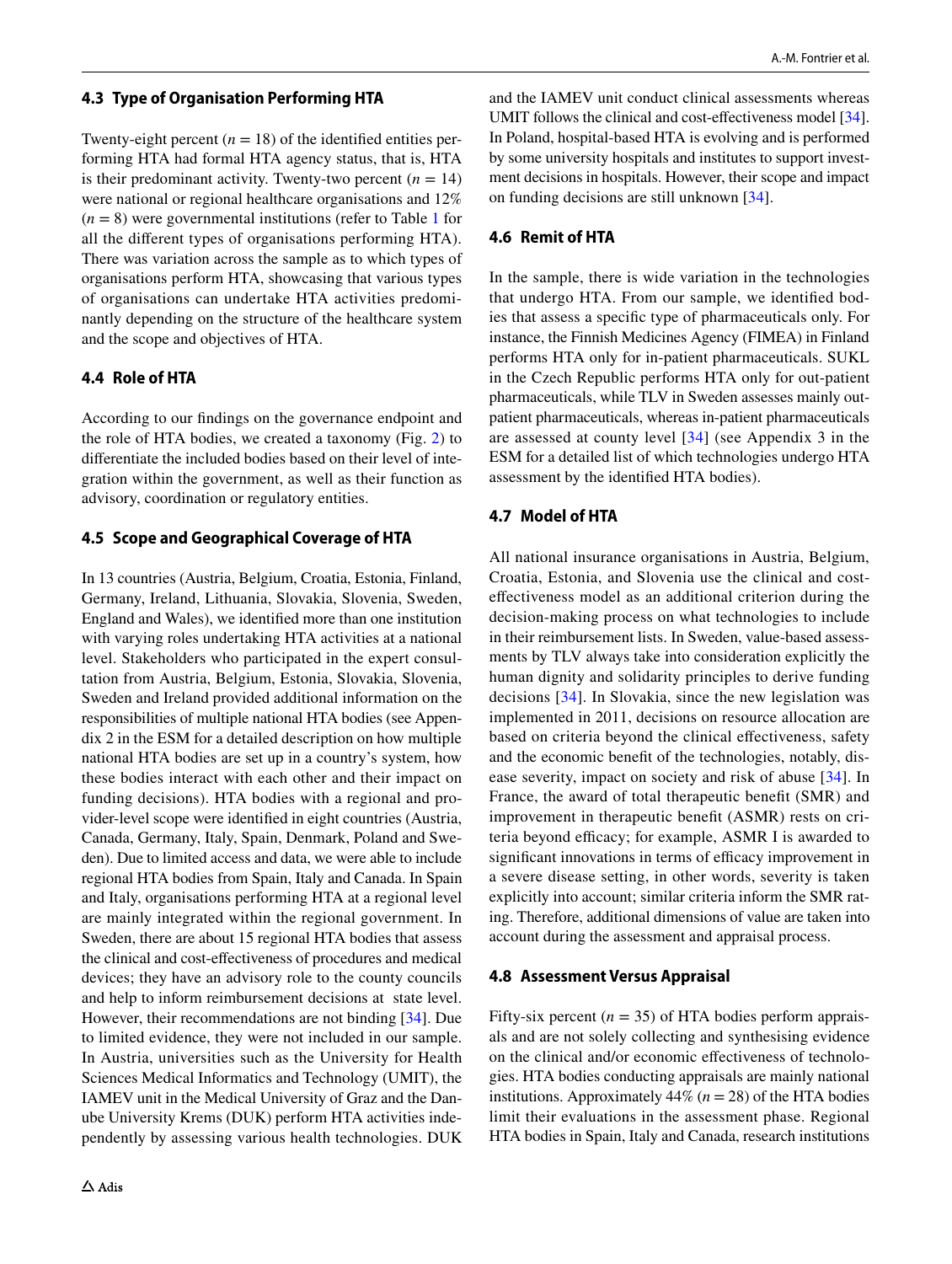## <span id="page-6-0"></span>**Table 1** Summary of HTA systems across EU Member States, the United Kingdom, Canada and Australia

| Variable                            | Summary of evidence                        | Country examples                                                                                                                                                                                                                                                             |
|-------------------------------------|--------------------------------------------|------------------------------------------------------------------------------------------------------------------------------------------------------------------------------------------------------------------------------------------------------------------------------|
| Governance of HTA                   | Arm's length: 46                           | Austria, Croatia, Finland, the Netherlands,<br>Canada, England, France, Germany, Australia,<br>Poland                                                                                                                                                                        |
|                                     | Integrated: 16                             | Cyprus, Greece, Malta, Slovakia, Slovenia, Italy,<br>Spain (regional), Canada (regional)                                                                                                                                                                                     |
|                                     | $N/A^a$ : 1                                | EU level                                                                                                                                                                                                                                                                     |
| Type of organisation performing HTA | Research institution: 6                    | Austria, Belgium, Denmark, Estonia, Slovakia,<br>England                                                                                                                                                                                                                     |
|                                     | HTA research institution: 6                | Austria, Finland, Ireland, Lithuania, Spain<br>(national and regional)                                                                                                                                                                                                       |
|                                     | Drug regulator: 6                          | Czech Republic, Finland, Hungary, Italy, Portu-<br>gal, Romania                                                                                                                                                                                                              |
|                                     | Governmental institution: 8                | Cyprus, Greece, Lithuania, Luxembourg, Malta,<br>Slovakia, Slovenia, Spain                                                                                                                                                                                                   |
|                                     | HTA authority: 18                          | France, Germany, Poland, Scotland, England,<br>Wales, EU level, Canada, Australia                                                                                                                                                                                            |
|                                     |                                            | National/regional healthcare organisation: 14 Bulgaria, Croatia, Finland, Germany, Italy, Latvia,<br>Lithuania, the Netherlands, Spain, Sweden                                                                                                                               |
|                                     | National insurance organisation: 5         | Austria, Belgium, Croatia, Estonia, Slovenia                                                                                                                                                                                                                                 |
| Role of HTA                         | Advisory: 33                               | Luxembourg, the Netherlands, Portugal, England,<br>Canada, Australia                                                                                                                                                                                                         |
|                                     | Coordination: 2                            | Finland, UK                                                                                                                                                                                                                                                                  |
|                                     | Regulatory: 17                             | Bulgaria, Croatia, Cyprus, Czech Republic, Italy,<br>Estonia, Germany, Sweden                                                                                                                                                                                                |
|                                     | Advisory and coordination: 10              | Austria, Belgium, Denmark, Ireland, Spain<br>(national and regional), Canada                                                                                                                                                                                                 |
|                                     | $N/A^a$ : 1                                | EU level                                                                                                                                                                                                                                                                     |
| HTA scope                           | National: 48                               | Australia, Germany, France, Sweden, Slovakia,<br>Austria, Lithuania, Malta, Luxembourg, the<br>Netherlands                                                                                                                                                                   |
|                                     | Regional: 14                               | Spain (AQuAS-Catalonia, OSTEBA-Basque<br>County, AETSA-Andalusia, SECS-Canary<br>Islands, UETS-Madrid, Avalia-t-Galicia,<br>IACS-Aragon), Italy (AGENAS, CRU-Veneto,<br>ER Salute-Emilia Romagna), Canada (INESSS-<br>Quebec, HQO-Ontario, CED-Ontario, British<br>Columbia) |
|                                     | $N/A^a$ : 1                                | EU level                                                                                                                                                                                                                                                                     |
| Remit of HTA <sup>b</sup>           | Pharmaceuticals: 48                        | Austria, Belgium, Bulgaria, Croatia, Cyprus,<br>Finland, France, Germany, Greece, Malta, Scot-<br>land, Australia, Canada                                                                                                                                                    |
|                                     | Medical devices: 41                        | Denmark, Hungary, Ireland, Latvia, Lithuania,<br>Portugal, Spain, Sweden                                                                                                                                                                                                     |
|                                     | Other technologies: 33                     | Canada, EU level, England, Wales, Sweden, the<br>Netherlands, Lithuania, Belgium, Croatia                                                                                                                                                                                    |
|                                     | All: 20                                    | Belgium, Estonia, France, Finland, the Nether-<br>lands, Poland, England, EU level                                                                                                                                                                                           |
| Model of HTA                        | Comparative clinical benefit assessment: 7 | Austria (GÖG and LBI), Germany (GBA and<br>IQWiG), Greece <sup>c</sup> , Slovenia (Health Council),<br>EU level                                                                                                                                                              |
|                                     | Clinical and cost-effectiveness: 46        | Belgium, Croatia (both agencies) Cyprus, Spain<br>(national and regional), Malta, Lithuania, Ire-<br>land, Finland, Hungary, Denmark, Wales                                                                                                                                  |
|                                     | Clinical and cost-effectiveness/MCDA: 2    | Bulgaria, Canada                                                                                                                                                                                                                                                             |
|                                     | Value-based assessment: 8                  | France, Slovakia (both HTA bodies), Slovenia<br>(ZZZS), Sweden, England, Scotland, Australia                                                                                                                                                                                 |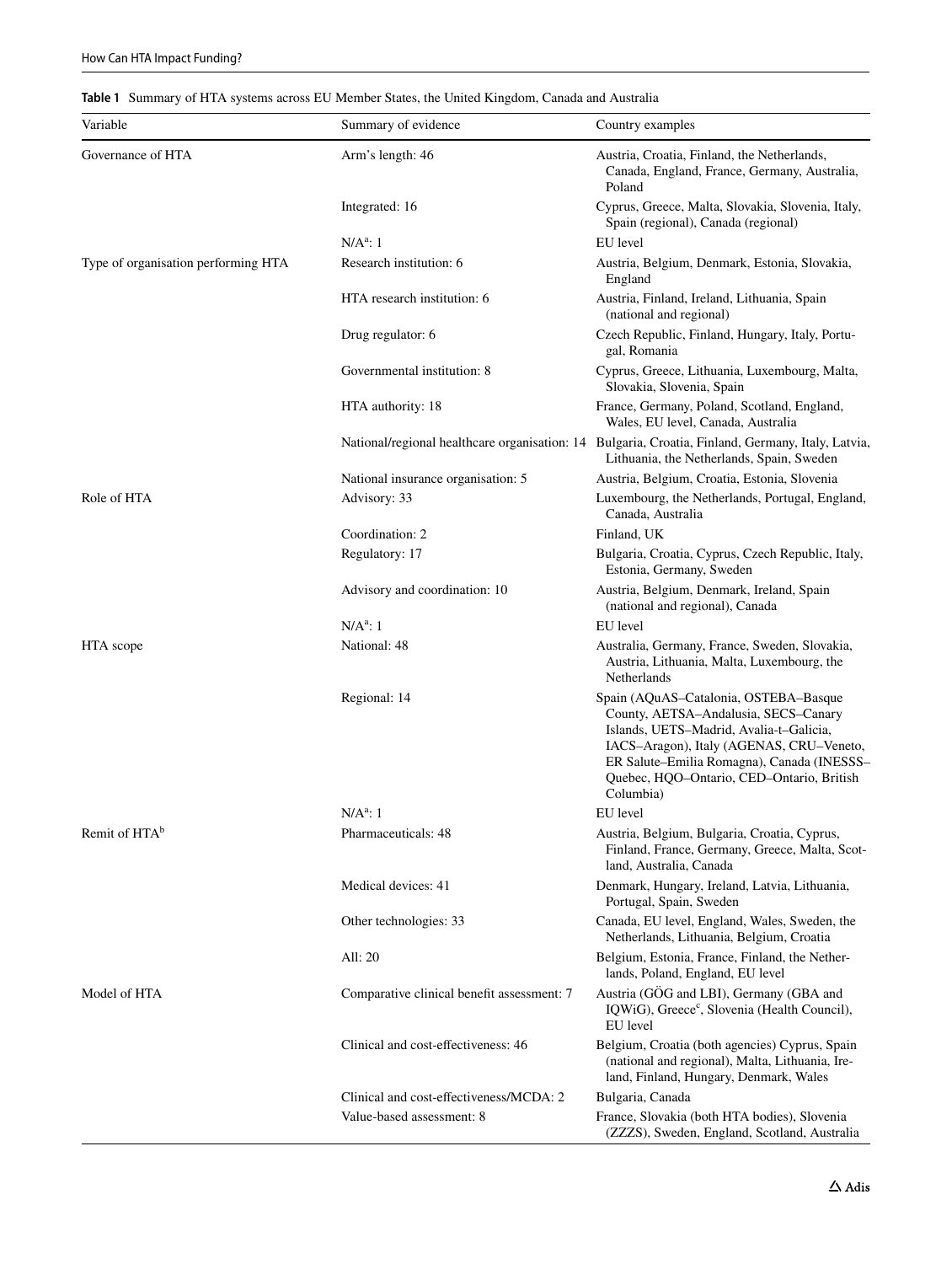**Table 1** (continued) Variable **Summary of evidence** Country examples Assessment versus appraisal Assessment only: 28 Austria, Belgium, Croatia, Cyprus, Estonia, Denmark, Greece, Ireland, Italy (regional), Spain (regional), EU level, Canada (regional) Assessment and appraisal: 35 Austria, Belgium, France, Finland, Croatia, Canada, Australia, Romania, Luxembourg, Portugal, Poland, Slovenia, Sweden, Spain, England, Scotland, Wales Stakeholder involvement in HTA Stakeholder participation as members of HTA committee: 59 Croatia, Cyprus, Finland, Greece, the Netherlands, Portugal, Poland, Spain, Sweden, Canada, Australia Stakeholders through public calls: 48 Austria, Belgium, Bulgaria, Croatia, Czech Republic, Denmark, Estonia, Finland, France, Ireland, Latvia, Lithuania, Malta, Portugal, Slovakia, Slovenia, Spain, UK, EU level HTA recommendations and funding decisions Binding: 12 Bulgaria, Cyprus, Finland, Germany, Italy, Lithuania, Portugal, Sweden Non-binding: 51 Austria, Belgium, Croatia, Denmark, Estonia, Finland, France, Germany (both HTA bodies), Greece, Hungary, Ireland, Italy (regional), Poland, the Netherlands, Spain, Wales, Canada, EU level Publicly available reports Yes: 48 Yes: 48 Australia, Canada, England, Scotland, Wales, Sweden, Spain, the Netherlands, Germany, Belgium No: 15 Croatia, Estonia, Greece, Hungary, Luxembourg, Slovakia, Slovenia

Source: The authors, based on primary and secondary data collection

*EU* European Union, *EUnetHTA* European network for Health Technology Assessment, *HTA* health technology assessment, *MCDA* multiplecriteria decision analysis, *N/A* not applicable

a EUnetHTA has been categorised as a supranational organisation that has been created and now coordinates the HTA Core Model, which is a methodological framework for collaborative production and sharing of HTA information. Therefore, EUnetHTA does not fall into the classifcation in which we have placed national HTA bodies

<sup>b</sup>Under the remit of HTA, different organisations in each country may perform HTA for different technologies. Examples of agencies that perform HTA for pharmaceuticals only are SUKL in the Czech Republic and DPA in Malta. Examples of agencies that perform HTA for medical devices only are AGENAS in Italy and UETS in Spain. Examples of agencies that perform HTA for other technologies are SBU in Sweden and the Institute of Hygiene in Lithuania

<sup>c</sup>In Greece, cost-effectiveness is envisaged in legislation, but is currently not mandatory and no cost-effectiveness threshold has been published

and integrated committees within the MoH responsible for HTA in Malta, Greece, Bulgaria and Cyprus are all performing assessments rather than appraisals.

## **4.9 Stakeholder Involvement in the HTA Process**

Involvement of various stakeholders as members of HTA committees was present across almost all the HTA bodies except bodies with a coordination role in Denmark, Finland and England, where assessments are performed by external institutions. The type of stakeholders involved in decisionmaking varied considerably across countries from representatives of healthcare insurance funds and public health organisations, healthcare experts, ethicists, health economists, healthcare professionals as well as patient and citizen advocates. External expert consultation was not present in 15 HTA bodies, which, in their majority, were regulatory bodies. External consultation was heavily dependent on patients who were able to submit their opinion on the topic selection, the evaluation process or the fnal recommendations.

### **4.10 HTA Recommendations and Funding Decisions**

Positive HTA recommendations are not always translated into funding decisions regardless of how well HTA systems are developed, their role and what their position is with in the healthcare system. In 81% ( $n = 51$ ) of our sample, HTA outcomes are non-binding and their impact during reimbursement negotiations is unclear. Nevertheless, HTA outcomes, even if non-binding, weigh heavily on fnal reimbursement decisions in some countries such as France, England, Scotland, Australia, Poland and Romania [\[34](#page-13-14)]. In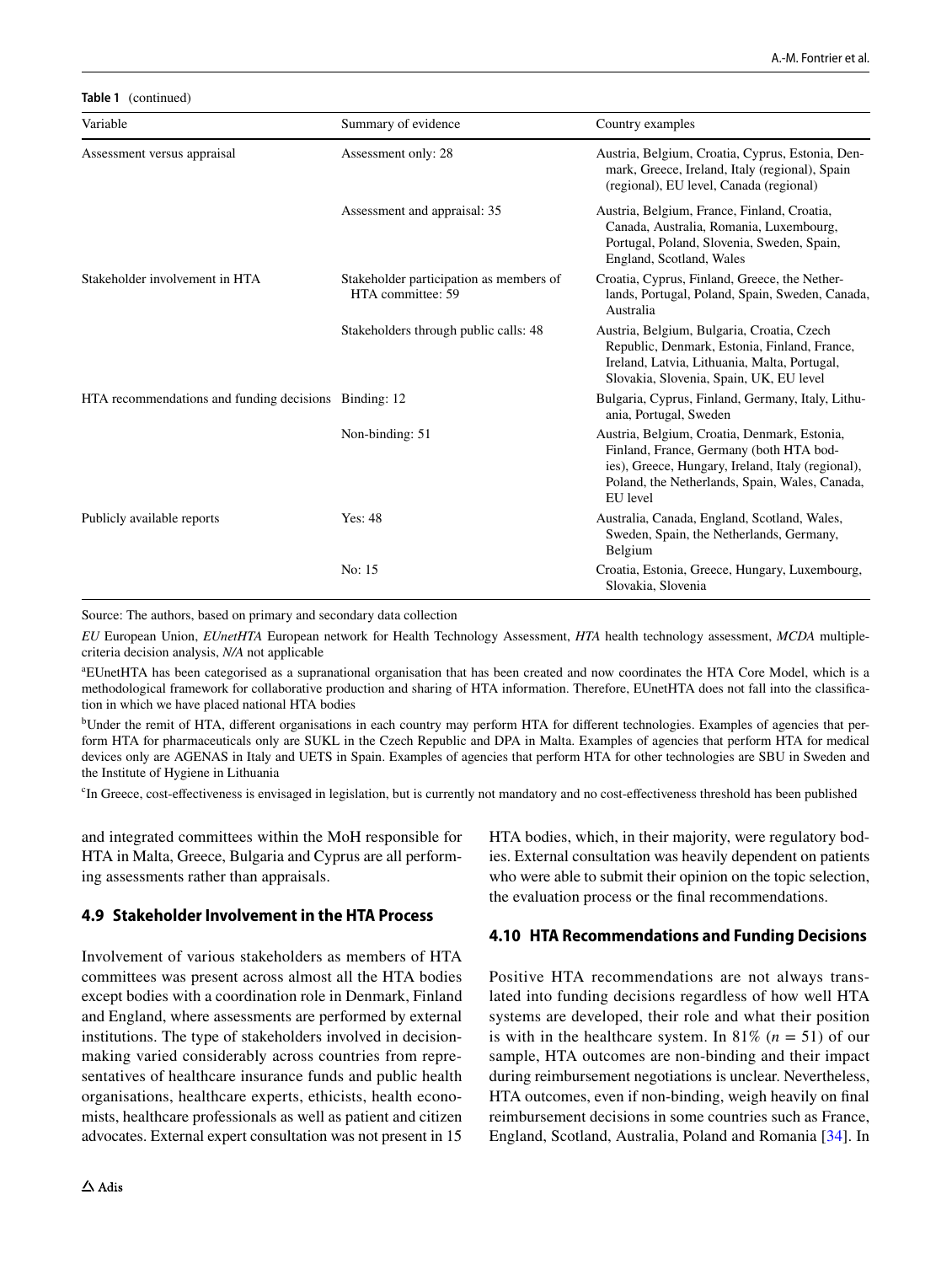

<span id="page-8-0"></span>**Fig. 2** Taxonomy of HTA bodies*.* Source: The authors, based on primary and secondary data collection. \*Regulatory body for approval of medicines and/or medical devices with a clear separate HTA function

Poland, the HTA authority (AOTMiT) plays a key role in the reimbursement process. Any health technology that is subject to coverage by the public healthcare system has to be assessed by AOTMiT. Both the president of the agency and the Transparency Council (TC), serving as an advisory body to the president, provide a formal position [[34](#page-13-14)]. Nonbinding recommendations are submitted to the MoH, where negotiations are taking place between the MoH Economic Commission and the manufacturer. The MoH makes the fnal decision, taking into consideration the opinions of both the TC and the president as this is one of the reimbursement criteria established by law [\[34](#page-13-14)]. In Romania, legislation stipulates that the HTA authority (ANMDM) makes a recommendation to the MoH based on a scorecard and a budget impact analysis. Scorecard points are given, taking into account HTA recommendations, in England, Scotland, France and Germany. Additional points are further attributed when the product under evaluation has been granted reimbursement status in EU countries. According to primary evidence, the MoH will always include in the reimbursement list products with a positive recommendation by ANMDM [\[34](#page-13-14)]. Moreover, if ANMDM makes a conditional reimbursement recommendation, then the manufacturer must submit a request to the National Health Insurance House to attend price-volume negotiations. The request is analysed by a negotiation commission that decides if contract negotiations will be initiated [\[34](#page-13-14)]. In England and Scotland, NICE and SMC have an advisory role and the local NHS must fund all positive HTA recommendations. Technologies receiving a negative recommendation may be subject to negotiations in order to improve their cost-efectiveness and if there is agreement then the NHS will fund the technology; alternatively, if clinical beneft is highly uncertain or is considered inadequate, alternative mechanisms or pathways exist [[35,](#page-13-15) [36](#page-13-16)]. In Australia, the government or the cabinet should consider all HTA recommendations by PBAC if the medicine is expected to cost more than AU\$20 million per year [\[37](#page-13-17)].

## **5 Discussion**

The results in this study point to a number of key features of HTA processes and their relationship to coverage decisions. First, HTA is not a single mechanism but consists of several salient features that can difer substantially across countries and further determine the way it is implemented to inform coverage decisions. HTA operates mainly at national level except in countries with decentralised systems (e.g. Italy, Spain, UK, Sweden) or autonomous regions/provinces (e.g. Canada). As such, HTA infrastructure and activities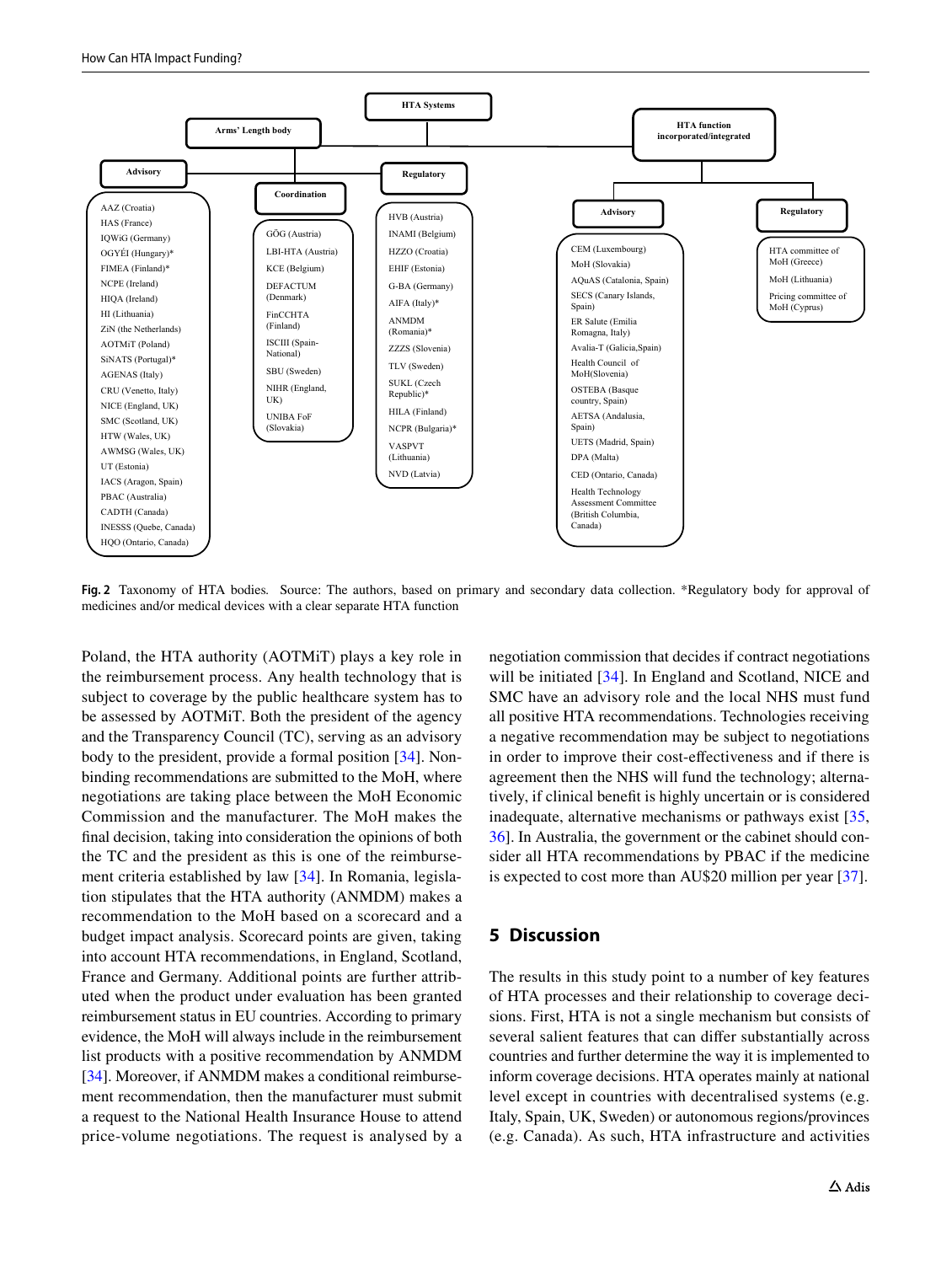refect the structure of the healthcare systems in which they operate. The scope of HTA systems can directly mirror the administrative division of a country (highly regional systems vs centralised ones). In countries where HTA activities are performed both at national and regional level, assessments of clinical beneft for the same technology could amount to duplication of effort. Similarly, when considering comparable HTA structures across Europe, assessment of clinical evidence performed by HTA agencies duplicates efort as manufacturers tend to submit very similar, if not the same, evidence. Therefore, EU HTA cooperation may be able to streamline HTA activities and homogenise methodologies and procedures in assessing health technologies within the European Union [[22](#page-13-3)].

Second, institutions performing HTA at national level are mostly independent from the competent authorities they serve (e.g. Ministries of Health, health insurance organisations, pricing committees), even though their activities may be sometimes supervised by these authorities. Considering that HTA activities can, in general, be grouped into (a) assessment, (b) appraisal, (c) coverage recommendations, and (d) funding negotiations, the remit of independent bodies covers (a), (b) and (c), while integrated bodies cover (a), (b) and (d). Given that HTA recommendations by integrated bodies can result in negotiations, they can play a key role in funding decisions. However, this depends on the role of the HTA and whether recommendations are binding or not. Overall, HTA bodies operating at arm's length are present in more developed HTA systems and tend to be transparent and independent, avoid conflicts of interest and offer dispassionate advice on the costs and/or effects of assessed technologies adapted for contextual considerations. By contrast, newly founded and less well-developed HTA systems such as those found in Greece, Cyprus and Malta tend to be integrated within existing competent authorities. They may lack transparency as assessments are internalised, and recommendations are not reported in publicly available documents, rendering decision-making and negotiation processes unclear and non-transparent. Nevertheless, it could be argued that integrated HTA functions can be very useful as a starting point in the implementation of HTA activities, particularly in circumstances where there is a lack of capacity for the development of an independent HTA body. Unsurprisingly, most independent bodies make their HTA reports and outcomes publicly available (see Appendix in the ESM), whereas integrated bodies tend to keep their reports confdential. Overall, more transparency improves the extent to which a decision can be controlled by the organisation that has commissioned it in the first place [\[38](#page-13-18)].

Third, irrespective of operating at arm's length or being integrated with competent authorities, the majority of HTA bodies have an advisory role where HTA outcomes act only as recommendations and can be used as supplementary tools or additional criteria during negotiations. HTA bodies with a coordination role may operate in an advisory capacity to competent authorities when asked to assess technologies, however, the extent of their contribution to the fnal coverage decision is unclear and the consideration of their recommendation is mostly made in a non-systematic manner. Coordination bodies are few and, in our opinion, entities with this role are urgently needed to assist with the coordination and interoperability of HTA activities as well as to generate evidence on how new technologies impact society, including cost–beneft analyses. Coordination bodies can also assist in the transformation of HTA recommendations into clinical guidelines contributing to optimal resource allocation by positioning new technologies along treatment pathways, monitoring their use and assessing the impact they have.

Fourth, the type of HTA evaluation plays an essential role in the way HTA outcomes are translated into funding decisions. During the assessment phase, comparative clinical and/or economic evidence is reviewed, whereas during the appraisal phase, the evidence is assessed and interpreted based on its scientifc rigour, the achievement of the endpoints of interest, the design of the included studies, the economic efectiveness, the budget and/or economic model submitted and a other contextual considerations that may be relevant to the setting in question. Value dimensions are examined to investigate the extent to which a new technology is relevant for the healthcare system of interest [[39](#page-13-19)]. Under appraisal these dimensions are always taken into consideration regardless of their nature and the disease context. Therefore, when appraisals are performed, recommendations are context-specifc as they take into consideration how a technology can be adopted at national or regional level and what budget impact it will have. Appraisals can inform purchaser–manufacturer negotiations by providing steer, among others, on whether any risk mitigation strategies should be implemented.

Fifth, the vast majority of HTA bodies or HTA-performing institutions have some form of stakeholder involvement or engagement. Whether stakeholders were involved in the HTA process itself or whether they were part of the HTA committee varied, with more developed and well established systems giving patients, carers, citizens and health experts the possibility to act as external stakeholders through public calls. However, engagement of external stakeholders does not always serve the same purpose and ranges across systems from opinions and insights on topic selection and scoping to consultations during HTA assessment or appeals on the fnal recommendations. In many systems where patient representatives or patient organisations are not involved in HTA, members who are ethicists are bringing the societal perspective into decision-making. However, even though, in theory, stakeholder participation or engagement can result in better uptake of HTA recommendations, there is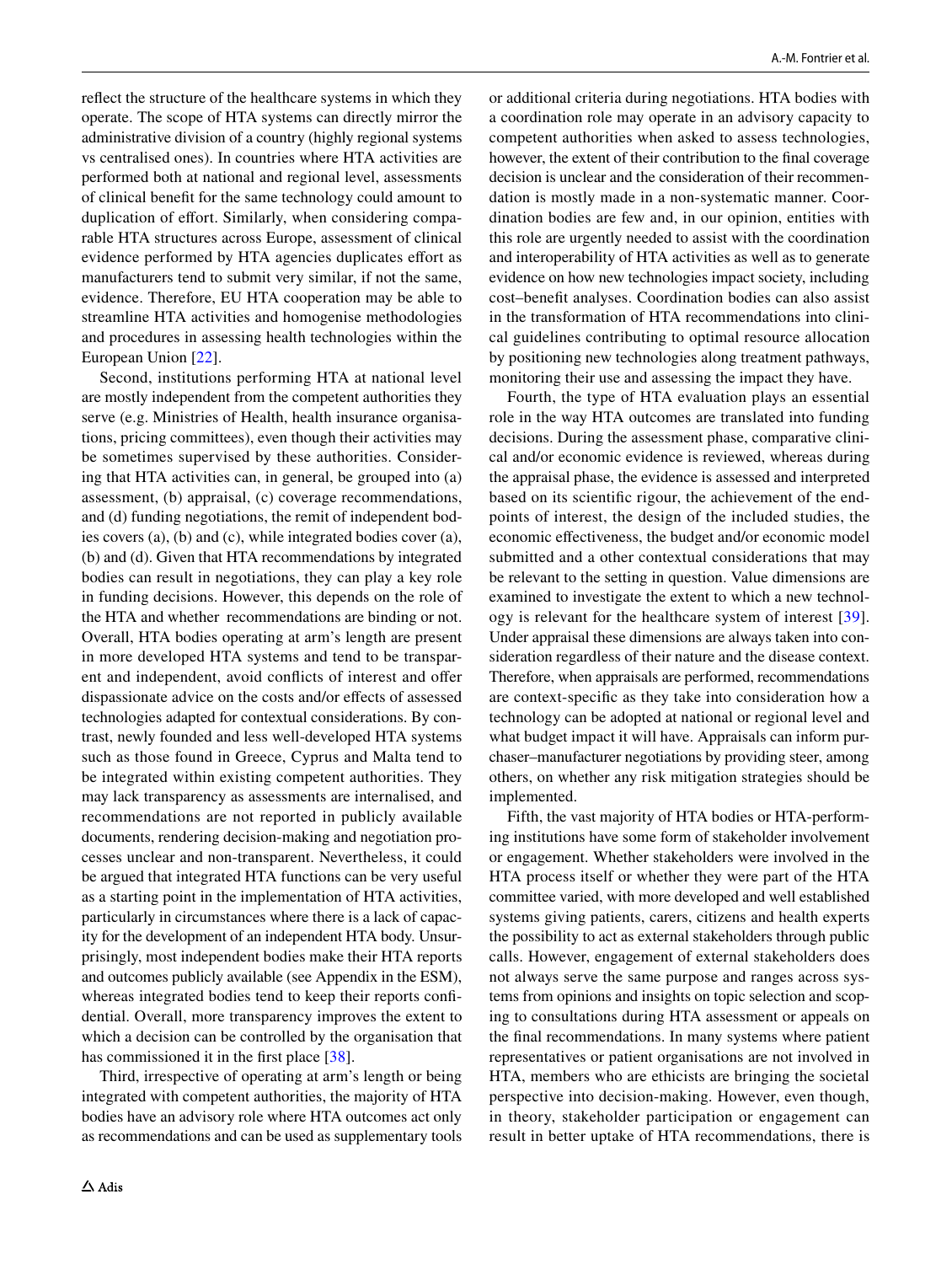no evidence establishing a direct link. Undoubtedly, participation of healthcare experts and professionals, experts on ethics, patients, their families and carers in either the HTA process itself or decision-making can ensure transparency, inclusiveness and the refection of diferent perspectives in the fnal recommendations.

Sixth, to assess whether HTA recommendations are translated into funding decisions, we looked at whether HTA outcomes across our sample countries are legally binding. This means that decision-makers are legally bound to respect and follow the fnal HTA recommendations when making coverage decisions. Based on our fndings, the majority of HTA systems issue non-binding recommendations; however, the importance and the weight these recommendations might have on the decision-making process vary across countries. In less-developed HTA systems, such as that of Greece, the role and the impact of HTA recommendations, which are non-binding, is still unknown due to lack of transparency in the decision-making process. Nevertheless, from our sample we identifed countries such as Poland, France, England, Scotland, Australia and Romania where recommendations are non-binding but their role during pricing and reimbursement processes at national level is considered crucial.

In order to be able to capture all types of recommendations, we created three alternative scenarios on how HTA outcomes feed into fnal funding decisions and what their contribution to the fnal coverage decision of technologies is. Fig. [3](#page-11-0) shows three categories of recommendations: (i) binding; (ii) non-binding but as impactful as binding and (iii) non-binding. We created the second category to be able to include the HTA systems of England, Scotland, Australia, France, Poland and Romania, which have an advisory role according to legal statutes, however (positive) recommendations are considered binding for coverage purposes. For instance, the NHS in England is legally obliged to fund technologies recommended by NICE and ensure they are available within 3 months from the date of the NICE recommendation being published [\[34](#page-13-14)].

HTA recommendations that do not fall into the frst two categories might jeopardise transparency by creating uncertainty on how evidence-based information is used meaningfully during negotiations or is translated into either price discounts or any other type of Managed Entry Agreements. Importantly, however, non-binding HTAs might inform decision processes further upstream. For instance, in the Greek context, the HTA committee's recommendations inform the negotiation committee, which has decision-making power over what is reimbursed. In Poland, HTA recommendations play an important role and are extensively used by the MoH, which decides on reimbursement based on negotiations between the Economic Commission of the MoH and the manufacturer [\[34](#page-13-14)].

Seventh, while HTA systems across the study countries seem to have well developed processes for the assessment of pharmaceuticals, these do not appear to be in place for medical devices and other technologies, including public health interventions; there is significant need for refinement in the assessment of both medical devices and other technologies [[24](#page-13-5)]. Among other reasons, this is due to the highly fragmented market structure of medical devices, the lack of clear guidance on evidence requirements and the inconsistency in the methods employed in their assessment [\[24\]](#page-13-5). Overall, the range of relevant technologies undergoing HTA is determined by budget holders wishing to optimise the available resources. The identifcation of more than one HTA agency at national level often coincided with the identifed HTA bodies having diferent remits and assessing diferent health technologies. For instance, in Wales the All Wales Medicines Strategy Group (AWMSG) assesses pharmaceuticals only, while Health Technology Wales (HTW) assesses medical devices and other technologies. This was further validated by experts who participated in the consultation round: according to primary evidence, the majority of countries reporting more than one body/institution performing HTA at national level, except Belgium and Estonia, have diferent national bodies for the assessment of diferent technologies.

Finally, there are diferent avenues for how HTA recommendations can be used depending on the way HTA systems operate, their role, and the technologies undergoing assessment, such as (i) reimbursement and coverage, (ii) price setting, (iii) strategic purchasing and procurement, especially for medical devices, and (iv) to inform clinical guidance. For instance, HTA bodies with a coordination role can rarely impact coverage decisions but their recommendations can be used for the update of clinical guidelines. HTA systems across our sample could be further divided into several categories in terms of the way HTA recommendations are implemented in decision-making. We observed systems where HTA outputs provide a fundamental basis for pricing and reimbursement; for example, in France, HTA recommendations are used both for reimbursement decisions by the national insurance fund and for pricing decisions by the TC. Other systems, such as that of England, operate in a manner whereby the HTA body makes a recommendation that eventually might trigger negotiations if the cost-efectiveness threshold is higher than the acceptable range or when there is considerable clinical uncertainty around the technology under evaluation. In this case, negotiations take place outside the remit of the HTA body between the purchaser/commissioner of care and the manufacturer. Lastly, there are HTA systems such as that of Australia or HTA by health insurance funds that internalise the decision-making process. Under these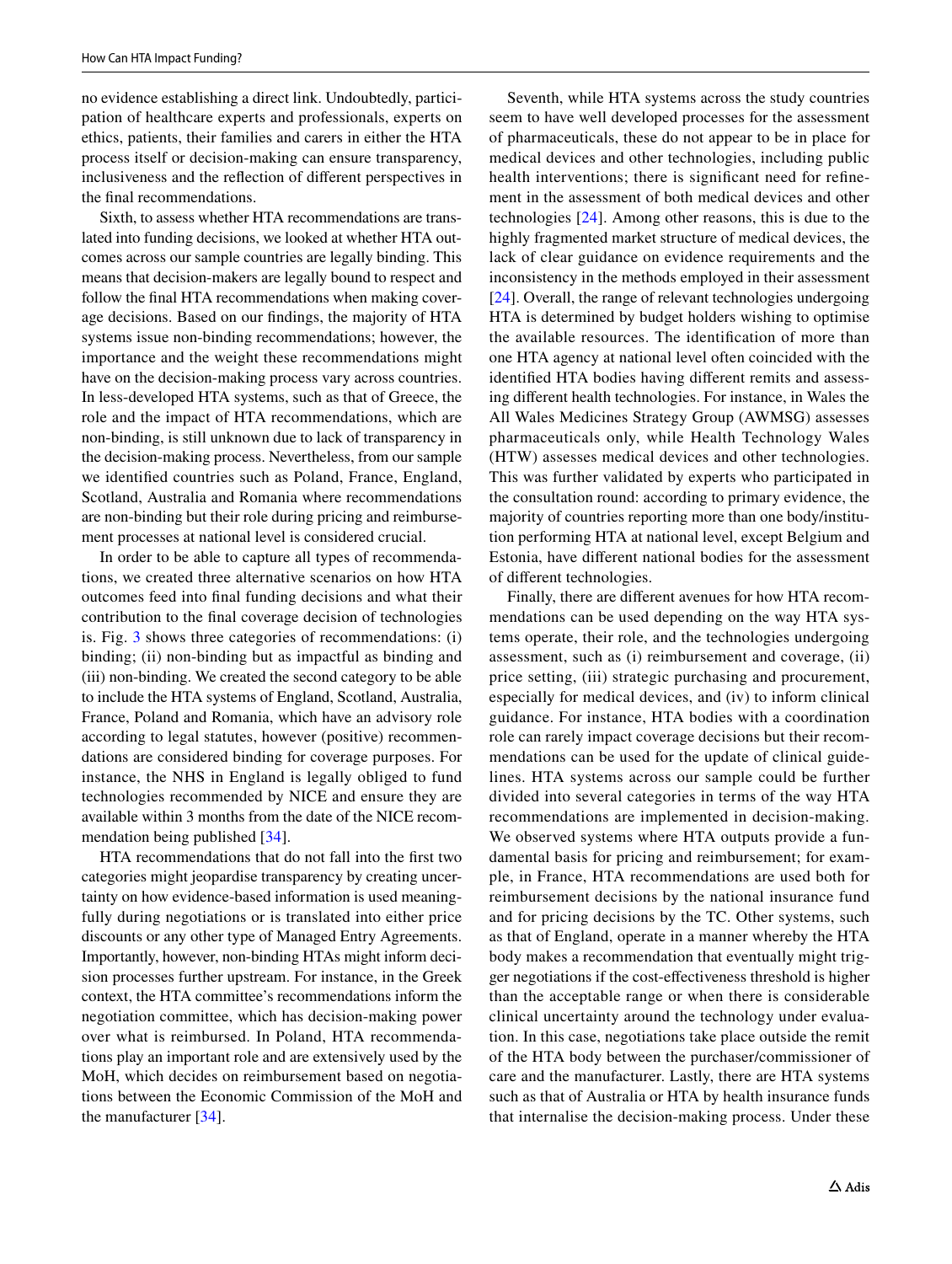

<span id="page-11-0"></span>**Fig. 3** Positive HTA recommendations and links to fnal funding decisions*.* Source: The authors. The dotted lines show the use of alternative pathways

systems, negotiations, risk-sharing agreements or strategic purchasing and procuring take place within the HTA body based on the HTA outcome of the body itself. Despite how HTA recommendations are implemented, it is important to highlight that the ultimate 'client' of the HTA bodies is the healthcare system they operate in.

Our study is not without limitations. (a) Due to unavailability of data and limited access, we were not able to identify all regional HTA bodies across study countries. (b) Reliance on secondary sources has meant that it may not have been possible to capture HTA processes and implementation in detail. (c) Some HTA bodies may consider additional dimensions of value beyond clinical beneft and cost-efectiveness. Nevertheless, it has not always been possible to determine whether these features have an explicit impact on HTA recommendations through literature or expert opinion. (d) Even though we tracked the HTA systems across countries, the actual implementation and uptake of HTA activities during funding decisions were not fully captured. In order to address the latter two limitations, we performed the round of expert consultation to improve our understanding of the role and extent of HTA uptake at the national/regional level.

## **6 Conclusion**

Based on a conceptual framework and taxonomy, we outlined the main operational pillars of HTA, showcased how HTA systems are set up within countries, how well developed HTA processes are as well as identifed the diferent facets of HTA systems across the EU, the UK, Canada and Australia. Countries may follow similar pathways in the way HTA systems are set up, their role, remit and the way HTA processes are implemented, however, there are variations in the way HTA recommendations are translated into funding decisions. These relate to how well HTA processes are developed and integrated into decision-making and the extent to which purchasers/commissioners of care consider evidencebased information when deciding funding of technologies. While HTA processes are well established for pharmaceuticals across the study countries, there seems to be a need for the development of established HTA processes for medical devices and other technologies. HTA is a dynamic and transformative process which constantly adapts to new types of evidence, innovative technologies, and redefned objectives of healthcare systems. Even though HTA is now present across many settings, there is still an unmet need to make reimbursement and negotiation processes more transparent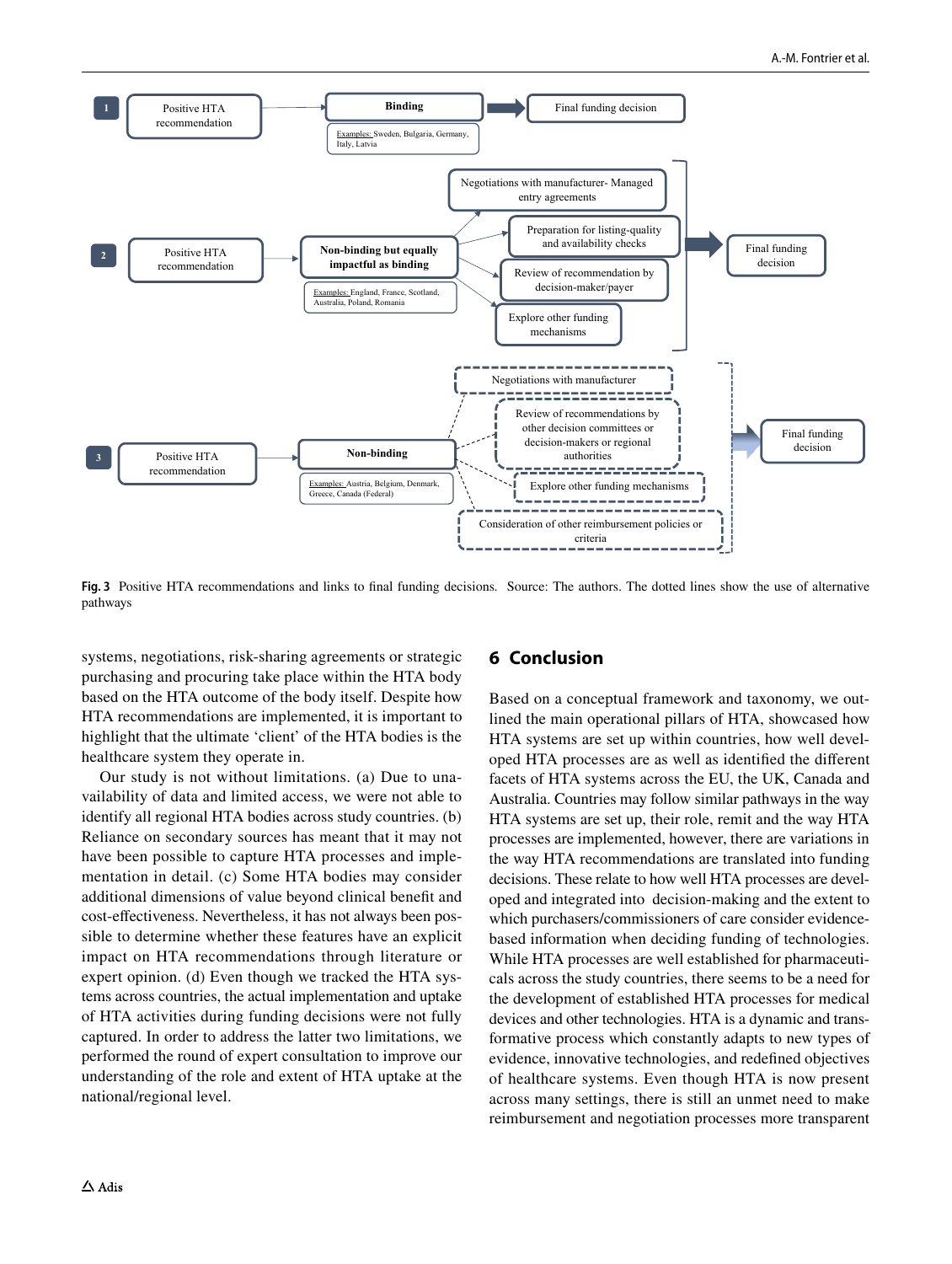to better understand how purchasers/commissioners of care use HTA recommendations during negotiations with manufacturers, and to further investigate the extent to which HTA recommendations can infuence coverage decisions.

**Supplementary Information** The online version contains supplementary material available at<https://doi.org/10.1007/s41669-021-00311-5>.

**Acknowledgements** We would like to thank Aneta Lipińska, Cara Usher, Claudia Habl, Douglas Lundin, Irina Cleemput, Jaime Espin, Jakub Adamski, Kärt Veliste, Monica Oliveira, Natasha Muscat, Niklas Hedberg, Petra Chytilová, Tatyana Benisheva, Tomáš Tesař, Valentina Katka Rupel, Vlad Mixich, Julia Chamova and the members of DG SANTE Unit B4—Medical products: quality, safety, innovation for their feedback, valuable comments and insights. We are grateful to two anonymous referees for their valuable comments and feedback. All outstanding errors are our own.

### **Declarations**

**Funding** This work was partly supported by the Health Programme (2014–2020) in the frame of a specifc contract with the Consumers, Health, Agriculture and Food Executive Agency (CHAFEA) acting under the mandate of the European Commission.

**Conflicts of interest/competing interests** Anna-Maria Fontrier, Erica Visintin and Panos Kanavos declare that they have no conficts of interest.

**Availability of data and material** Data sharing is not applicable to this article as no datasets were generated or analysed during the current study.

**Author contributions** All authors contributed to the study conception and design. The literature search, material preparation, data collection and analysis were performed by A-MF, EV and PK. The frst draft of the manuscript was written by A-MF and all authors commented on previous versions of the manuscript. All authors read and approved the fnal manuscript.

**Code availability** Not applicable.

**Ethics approval** Not applicable.

**Consent to participate** Not applicable.

**Consent for publication** Not applicable.

**Open Access** This article is licensed under a Creative Commons Attribution-NonCommercial 4.0 International License, which permits any non-commercial use, sharing, adaptation, distribution and reproduction in any medium or format, as long as you give appropriate credit to the original author(s) and the source, provide a link to the Creative Commons licence, and indicate if changes were made. The images or other third party material in this article are included in the article's Creative Commons licence, unless indicated otherwise in a credit line to the material. If material is not included in the article's Creative Commons licence and your intended use is not permitted by statutory regulation or exceeds the permitted use, you will need to obtain permission directly from the copyright holder. To view a copy of this licence, visit <http://creativecommons.org/licenses/by-nc/4.0/>.

### **References**

- <span id="page-12-0"></span>1. World Health Organisation. Global survey on health technology assessment by national authorities. 2015. [https://www.who.int/](https://www.who.int/health-technology-assessment/en/) [health-technology-assessment/en/](https://www.who.int/health-technology-assessment/en/). Accessed 9 Dec 2016.
- <span id="page-12-1"></span>2. Banta D. The development of health technology assessment. Health Policy. 2003;63(2):121–32.
- <span id="page-12-2"></span>3. O'donnell JC, Pham SV, Pashos CL, Miller DW, Smith MD. Health technology assessment: lessons learned from around the world—an overview. Value Health. 2009;12:S1–5.
- <span id="page-12-3"></span>4. Garrido MV, Kristensen FB, Busse R, Nielsen CP. Health technology assessment and health policy-making in Europe: current status, challenges and potential in WHO Regional Office Europe; 2008.
- <span id="page-12-4"></span>5. Sorenson C, Drummond M, Kanavos P. Ensuring value for money in health care: the role of health technology assessment in the European Union, vol. 11. Geneva: WHO Regional Office Europe; 2008.
- <span id="page-12-5"></span>6. Akehurst RL, Abadie E, Renaudin N, Sarkozy F. Variation in health technology assessment and reimbursement processes in Europe. Value Health. 2017;20(1):66–76.
- 7. Allen N, Walker SR, Liberti L, Salek S. Health technology assessment (HTA) case studies: factors infuencing divergent HTA reimbursement recommendations in Australia, Canada, England, and Scotland. Value Health. 2017;20(3):320–8.
- <span id="page-12-12"></span>8. Gulácsi L, Rotar AM, Niewada M, Löblová O, Rencz F, Petrova G, Boncz I, Klazinga NS. Health technology assessment in Poland, the Czech Republic, Hungary, Romania and Bulgaria. Eur J Health Econ. 2014;15(1):13–25.
- 9. Novaes HMD, de Soárez PC. Health technology assessment (HTA) organizations: dimensions of the institutional and political framework. Cad Saude Publica. 2016. [https://doi.org/10.1590/](https://doi.org/10.1590/0102-311X00022315) [0102-311X00022315.](https://doi.org/10.1590/0102-311X00022315)
- 10. Oortwijn W, Broos P, Vondeling H, Banta D, Todorova L. Mapping of health technology assessment in selected countries. Int J Technol Assess Health Care. 2013;4:424.
- 11. Sorenson C, Chalkidou K. Refections on the evolution of health technology assessment in Europe. Health Econ Policy Law. 2012;7:25–45.
- <span id="page-12-6"></span>12. Stephens JM, Handke B, Doshi JA. International survey of methods used in health technology assessment (HTA): does practice meet the principles proposed for good research? Comp Eff Res. 2012;2:29–44.
- <span id="page-12-7"></span>13. Velasco-Garrido M, Busse R. Health technology assessment: an introduction to objectives, role of evidence, and structure in Europe. European Observatory on Health Systems and Policies. 2005.
- <span id="page-12-8"></span>14. Nicod E, Kanavos P. Commonalities and diferences in HTA outcomes: a comparative analysis of fve countries and implications for coverage decisions. Health Policy. 2012;108(2–3):167–77.
- 15. Visintin E, Tinelli M, Kanavos P. Value assessment of diseasemodifying therapies for Relapsing-Remitting Multiple Sclerosis: HTA evidence from seven OECD countries. Health Policy. 2019;123(2):118–29.
- <span id="page-12-9"></span>16. Vreman RA, Mantel-Teeuwisse AK, Hövels AM, Leufkens HG, Goettsch WG. Diferences in health technology assessment recommendations among European jurisdictions: the role of practice variations. Value Health. 2020;23(1):10–6.
- <span id="page-12-10"></span>17. French National Authority for Health. Haute Autorité de santé (HAS). 2004. <https://www.has-sante.fr/>. Accessed 14 Sep 2021.
- 18. Polish Agency for Health Technology Assessment and Tarif System. Agencja Oceny Technologii Medycznych i Taryfkacji (AOT-MiT). 2006. <https://www2.aotm.gov.pl/>. Accessed 14 Sept 2021.
- <span id="page-12-11"></span>19. German Institute for Quality and Efficiency in Health Care. Institut für Qualität und Wirtschaftlichkeit im Gesundheitswesen